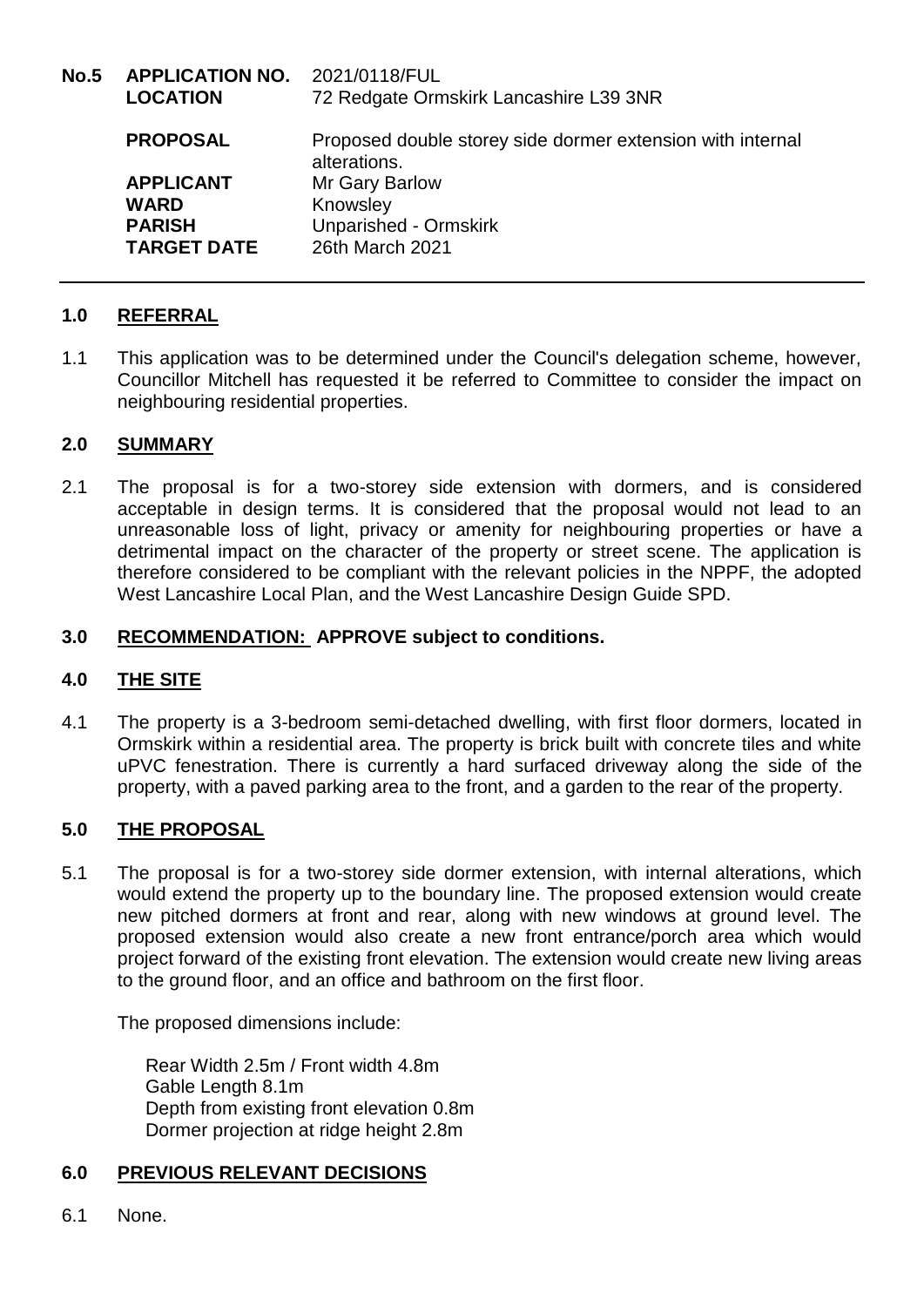# **7.0 CONSULTEE RESPONSES**

7.1 None.

### **8.0 OTHER REPRESENTATIONS**

8.1 Objections received on the grounds of:

loss of light loss of privacy impact on amenity / access compromise to building lines / appearance of street property devaluation, land trespass, boundary concerns

### **9.0 SUPPORTING INFORMATION**

9.1 None.

## **10.0 RELEVANT PLANNING POLICIES**

10.1 The application site is located within the Key Service Centre of Ormskirk with Aughton as designated in the West Lancashire Local Plan Proposal Map.

### **National Planning Policy Framework (NPPF)**

#### **West Lancashire Local Plan 2012-2027 DPD**

GN1 - Settlement Boundaries

GN3 - Criteria for Sustainable Development

IF2 – Enhancing sustainable transport choice

### **Supplementary Planning Document** –

Design Guide (January 2008)

The above policy references are available at: [https://www.westlancs.gov.uk/planning/planning-policy.aspx.](https://www.westlancs.gov.uk/planning/planning-policy.aspx)

# **11.0 OBSERVATIONS OF CORPORATE DIRECTOR OF PLACE AND COMMUNITY**

#### Visual appearance / design / layout

11.1 Local Plan Policy GN3, along with the Council's Design Guide SPD, provides criteria for the design and layout of development, including that it should be of a scale, mass and built form which responds to the characteristics of the site and its surroundings. Extensions should be subservient in size, scale and mass to the original dwelling house and never dominate or be disproportionate to an existing property.

The Design Guide SPD encourages ridge heights on proposed extensions to be set lower than the ridge height of the host property. In this case, the proposal will maintain the existing ridge height of the property, but, due to the dormer design of the property, I am satisfied that this would not look incongruous and would maintain consistency with neighbouring properties. A number of neighbouring properties in the vicinity have had side extensions which maintain the original ridge line. The existing dormers of the property are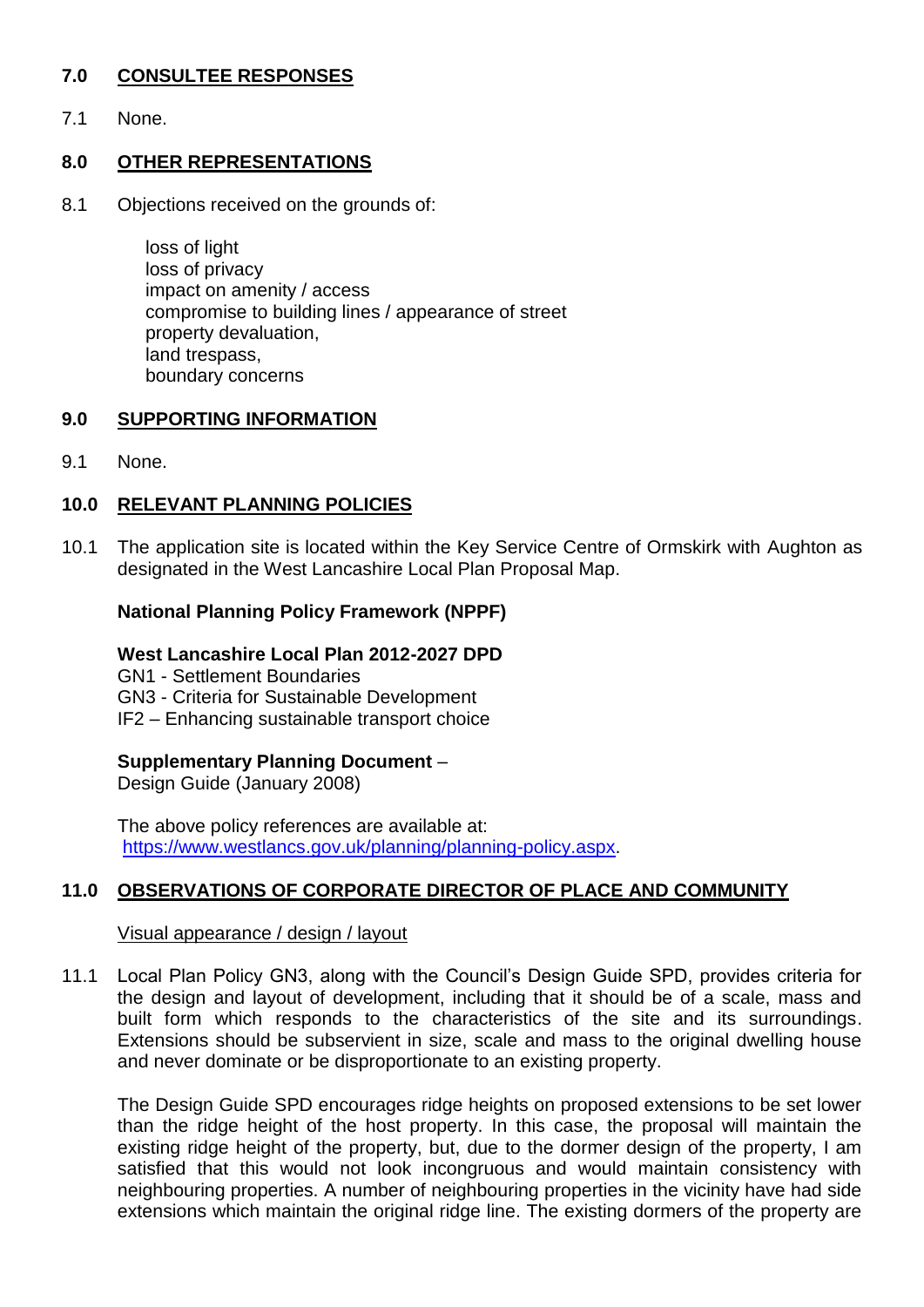flat roofed, whilst the proposed dormers will be pitched but it is considered that this variation breaks up the mass of the extended roof line.

The proposed side extension runs the full gable length of the existing property and follows the same design as the existing gable - with the same angle of roof pitch and a side gable window at first floor level.

The proposed extension would also create a new porch area to the front of the property, extending forward of the existing front elevation by 0.8m. The proposed roof slope would therefore continue beyond the existing eaves line and 'wrap around' the front to create the front porch roof. The Council's SPD Design Guide advises that front porches should not project excessively and be of a size and form which respects the proportions and appearance of the original dwelling. The proposed new entrance will extend across part of the front elevation but I have no concerns that this would create harm to the character of the property or the street scene and it would not be disproportionate to the existing property. A number of neighbouring properties (including no.74) feature porch extensions to the front elevation and so I do not consider this proposal would appear incongruous. Many of the properties in the immediate vicinity have been altered, through various extensions, so there is already a varied mix of property appearances.

The proposal will not affect trees or hedges. With regard materials, the application confirms that proposed materials will match the existing.

Given the above, it is considered that the design, layout and appearance of the proposed extension is acceptable and satisfies the requirements of Policy GN3 of the West Lancashire Local Plan and the West Lancashire Design Guide SPD.

#### Impact on residential amenity / neighbours

11.2 Policy GN3 of the West Lancashire Local Plan (2012-2027) DPD allows development provided it retains or creates reasonable levels of privacy, amenity and sufficient garden/outdoor space for occupiers of the proposed and neighbouring properties. The Design Guide SPD explains that extensions must have consideration for the amenity of the neighbouring properties in terms of overlooking, overshadowing and overbearing impact.

The West Lancashire Design Guide SPD advises that when assessing the impact of a side extension it is important to consider whether the proposal would result in overshadowing, overlooking or an overbearing impact to neighbouring properties. The property which would be most affected by the development would be number 74 Redgate.

The neighbours at 74 Redgate have raised a number of objections including both material planning considerations (loss of light to their bathroom, kitchen and landing, impact on the building line and the ability to retain access to their own property) and non-material planning considerations (property devaluation, land trespass during development).

Whilst the side extension would reduce the existing gap between the properties, it is not considered that the proposed development would result in an unacceptable loss of light or be over bearing in relation to the neighbouring property. I do not consider that the difference in ground levels is substantial enough to result in the creation of any harm to amenity through this proposal, for example by creating an overbearing height. The neighbouring property at number 74 Redgate has three side facing windows, but these serve a landing, bathroom and secondary kitchen window. As these are not primary windows, it is considered that the proposed extension will not result in loss of light or be overbearing to an extent that would warrant a refusal of planning permission. Whilst a side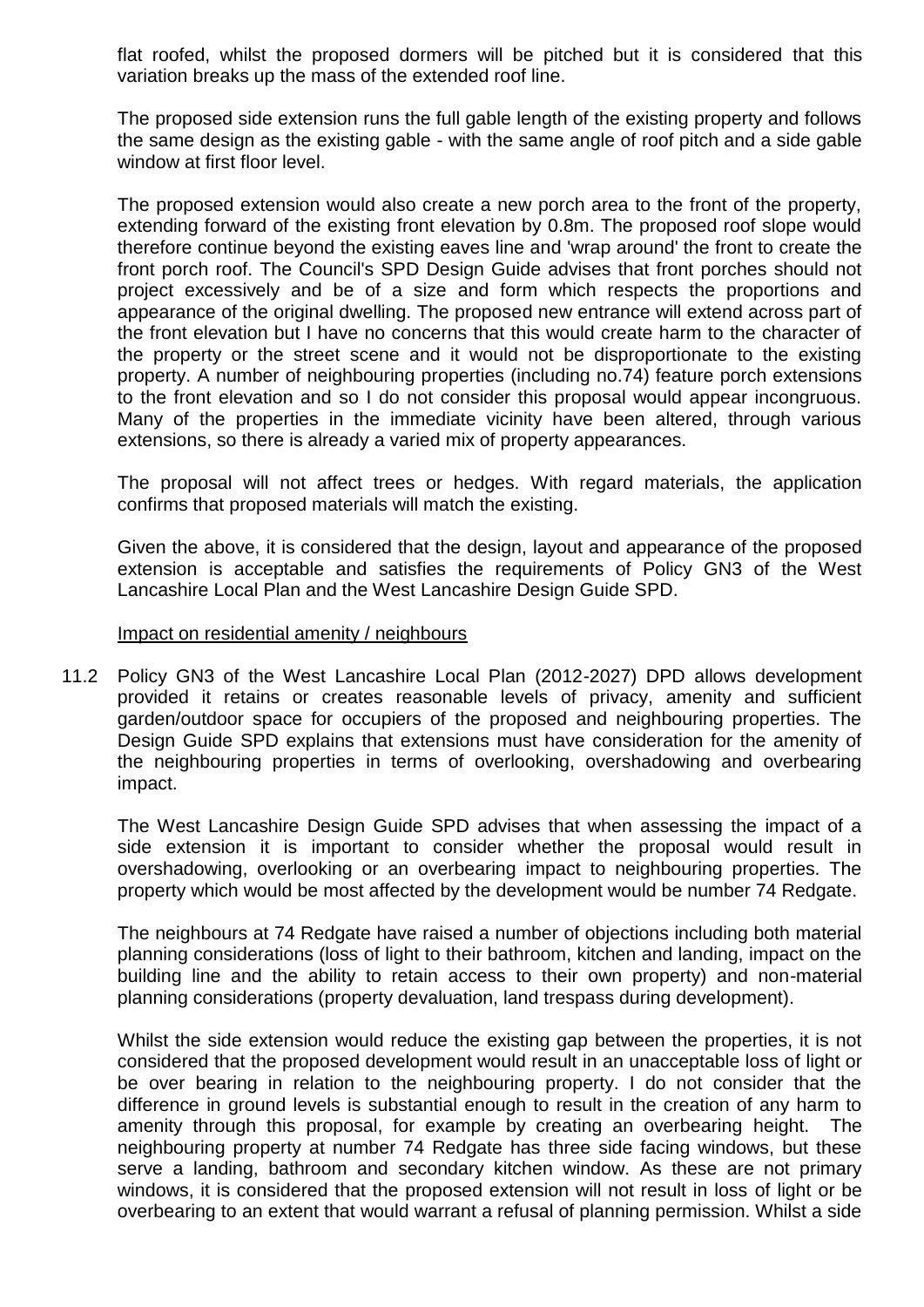facing window is proposed at first floor level, this would serve a landing and can be conditioned to be non-opening and obscure glazed ensuring no overlooking of the neighbouring property. Whilst the plans show that the extension will be built up to the boundary this is not uncommon. To remediate part of the neighbour's objections, the architect has revised the proposed plans to bring the proposed side elevation in from the boundary with no.74 (by 0.1 metres) and remove any roof overhang across the shared boundary.

The proposed changes to the front of the dwelling, including the dormer and porch, would not be considered to detrimentally affect the amenity of neighbouring properties, including that of Number 83 and 85 which face this property. The proposed features do not project unacceptably forward of the existing dwelling, are in keeping with surrounding design and should not exacerbate any overlooking. The adjoining neighbour at no.70 has a single storey rear extension, and it is not considered that the proposal would have a detrimental impact on their amenity, given the proposed extension and rear dormer are sited on the gable side and would maintain the current rear elevation line.

The proposal includes an additional rear dormer window which would serve a bathroom. Given the fact that the host property already has rear facing dormer windows and the rear (eastern) boundary of this site is screened by tall vegetation, I do not consider that the development would have a significant impact on the amenity of the rear neighbours at 12 Ash Close.

Therefore, I am satisfied that the proposed extension maintains a satisfactory level of residential amenity for the host property and existing residents adjoining the site and that the proposal complies with Policy GN3 in the Local Plan and the Council's SPD Design Guide.

#### Parking

11.3 Local Plan Policy IF2 sets parking standards for residential development, and requires that dwellings with 2-3 bedrooms have 2 parking spaces and dwellings with 4+ bedrooms have 3 parking spaces.

The dwelling is currently a 3 bedroom house, and the proposal makes no changes to the number of bedrooms. However, the existing driveway runs the length of the property, and so a significant part of this would be replaced by the proposed extension, with the result of reducing the length of driveway.

The front of the property is currently paved, and provides parking space for two cars. As a result of the proposal, there would remain 6.4m of space between the front elevation and street pavement and the parking provision at the front would be retained. Therefore, it is considered that the proposed extension is in accordance with Policy IF2 of the West Lancashire Local Plan.

#### **CONCLUSION**

11.4 Given the above, it is considered the proposal will not have detrimental impact on the amenity of neighbouring residents, the appearance of the host property or the character of the street scene. As such the policy complies with Policy GN1, GN3 and IF2 of the West Lancashire Local Plan 2012-2027 DPD and the West Lancashire Design Guide SPD.

### **12.0 RECOMMENDATION**

12.1 That planning permission be GRANTED subject to the following conditions and reasons: